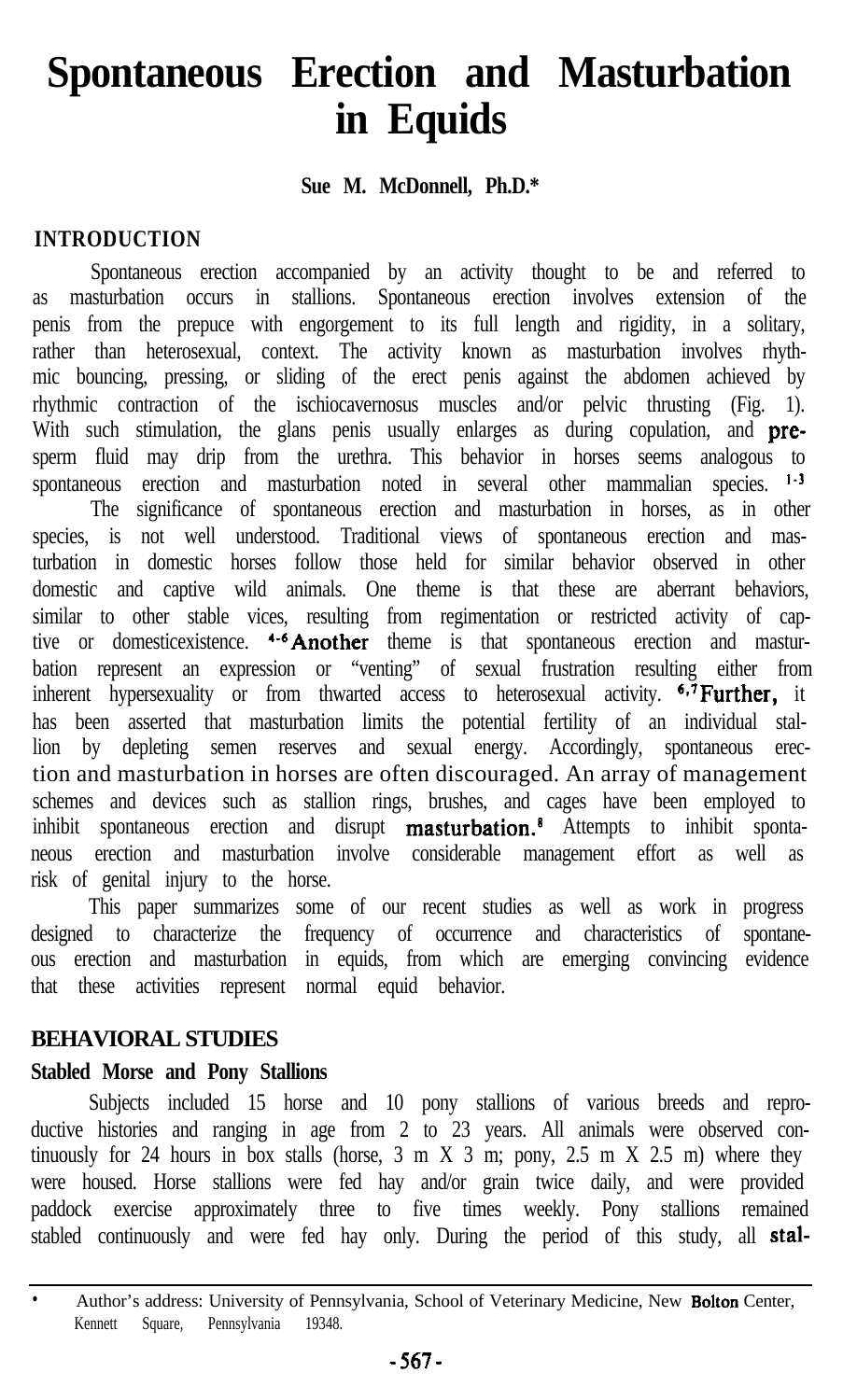

Fig. **1. Typical penis movements comprising masturbation in equids.**

lions were provided heterosexual experience three to five times weekly in a standardized semen collection procedure.

Stall observations were conducted by video camera with a low light rated (1-6 lux) wide angle lens which facilitated continuous view of the stallion. Supplemental stall lighting was used 24 hours per day. Video tapes were scanned by trained observers at 20X real time to identify occurrence of each spontaneous erection. Erection and masturbation episodes were then viewed at real time for the entire duration of penis drop. Penis activity and associated behavioral events were recorded with a hand-held microcomputer event-recorder:

Behaviors recorded and endpoints derived included

**Spontaneous** Erection (full extension and erection of the penis in an apparent non-sexual situation):

- 1. Frequency.
- 2. Duration.
- 3 . Preceding activity: principal activity occurring within 2 minutes before erection (feeding, resting standing, sternal or lateral recumbency, drinking, walking, autogrooming).
- 4 . Subsequent activity, as in 3 above.

a Observational Systems, OS-3, Seattle, Washington.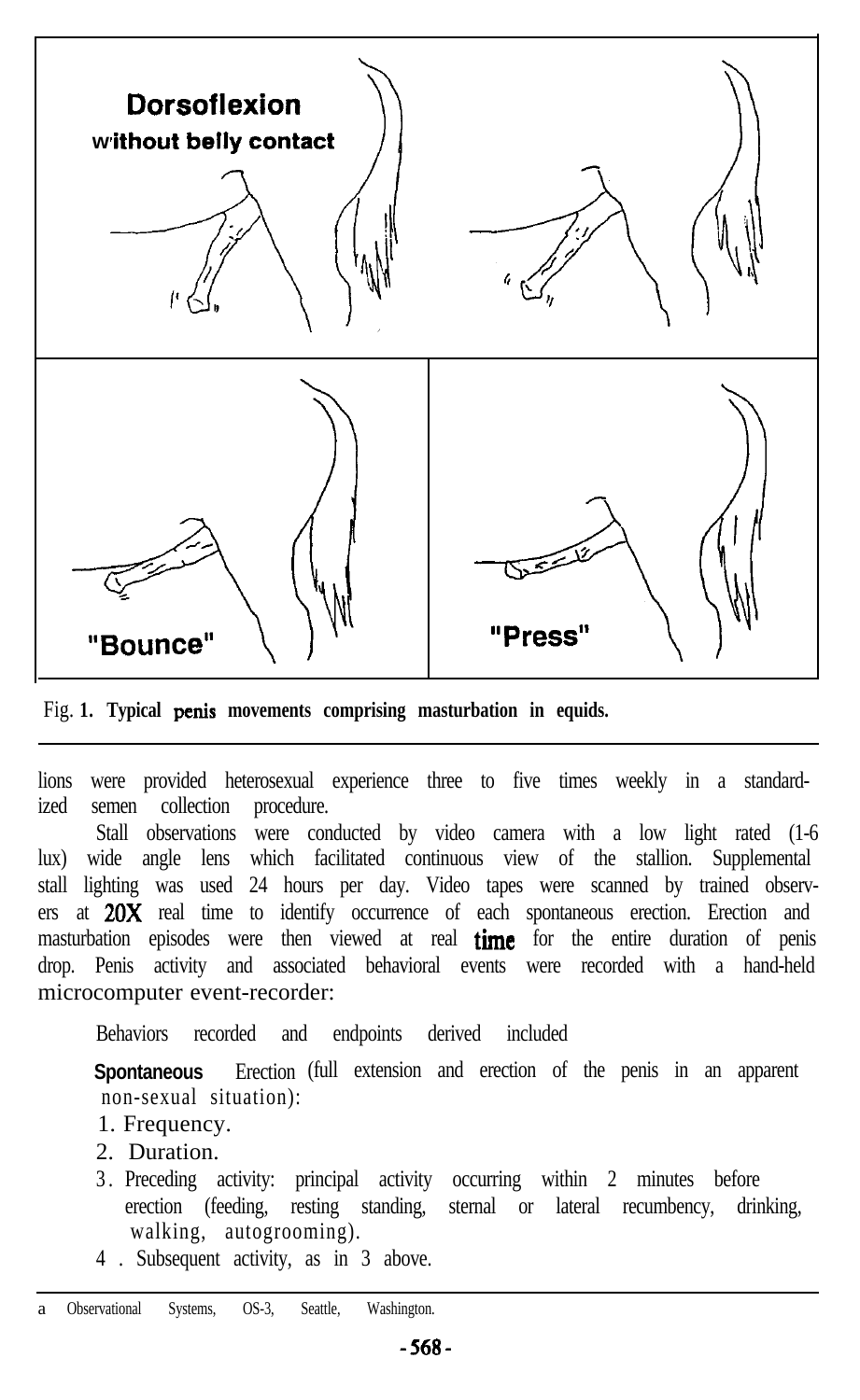5 . Activity during erection, as in 3 above, and apparent level of consciousness (alert, drowsy, asleep).

Masturbation (rhythmic movement of the penis during spontaneous erection):

- 1. Frequency of episodes (1 or more distinct movements of the penis).
- 2. Frequency of movement of the penis (Fig. 1):
	- a. without contacting the abdomen
	- b. with bounces against the abdomen
	- c . with pressing of the penis against the abdomen
	- d. with pelvic thrusts.
- 3 . Episode duration: time from first penis movement to last penis movement.
- 4 . Glans erection (Fig. 2A) and glans flare (Fig. 2B).
- 5 . Ejaculation and number of jets of semen.



Fig. **2.** Erection **(A) and flare(B) of the glans penis.**

Our laboratory's intra- and interobserver reliability estimates are high for recording from both live and videotaped penis activity of stabled stallions (e.g. erection frequency, Pearson  $r = 0.98$ ,  $p < 0.001$ ; erection duration,  $r = 0.99$ ,  $p < 0.001$ ). Similarly, interobserver reliability coefficients for video recording are also high, ranging from 0.92 to 1 .O for erection and general behavioral responses measured in these studies. Figure 3 illustrates the occurrence of each spontaneous erection and masturbation episode observed for each of the 25 stallions. The frequency of spontaneous erections ranged from 7 to 30 (mean,  $17.9$ ;  $\textbf{s.d.}$ ,  $5.1$ ) for a total erection duration of 12.5 to 128 minutes (mean, 36.66; s.d., 23.55). Each erection typically lasted 2 to 3 minutes (mean erection duration for  $447$  erections observed, 2 min; s.d., 4 1 sec). Approximately 75% of spontaneous erections (334 of 447) included masturbation. The 24-hour masturbation frequency for the 25 stallions ranged from 6 to 23 episodes, for a 24-hour total duration of masturbation of 4.2 to  $32.8$  minutes (mean,  $13.4$ ; **s.d.**, 6.7). Episodes consisted of 1 to 34 penile movements over a period of 1 to 179 seconds. Approximately 83% of the episodes observed included "bounces," while 57% included "presses" (see Fig. 1). Only 13% of the masturbation episodes observed included pelvic thrusts. During spontaneous erection and masturbation, these animals simultaneously

engaged in other normal stall activities, including standing quietly (approximately 50%), feeding or drinking (approximately 30%). and less frequently, autogrooming or slow walking. When the horse was bouncing or thrusting the penis, the facial expression

**<sup>b</sup> Diehl NK, McDonnell SM. Reliability of data recorded from videotaped stallion sexual behavior trials, in** *Proceedings.* **Animal Behavior Society Annual Meeting, 1989; Abstract IZO9.**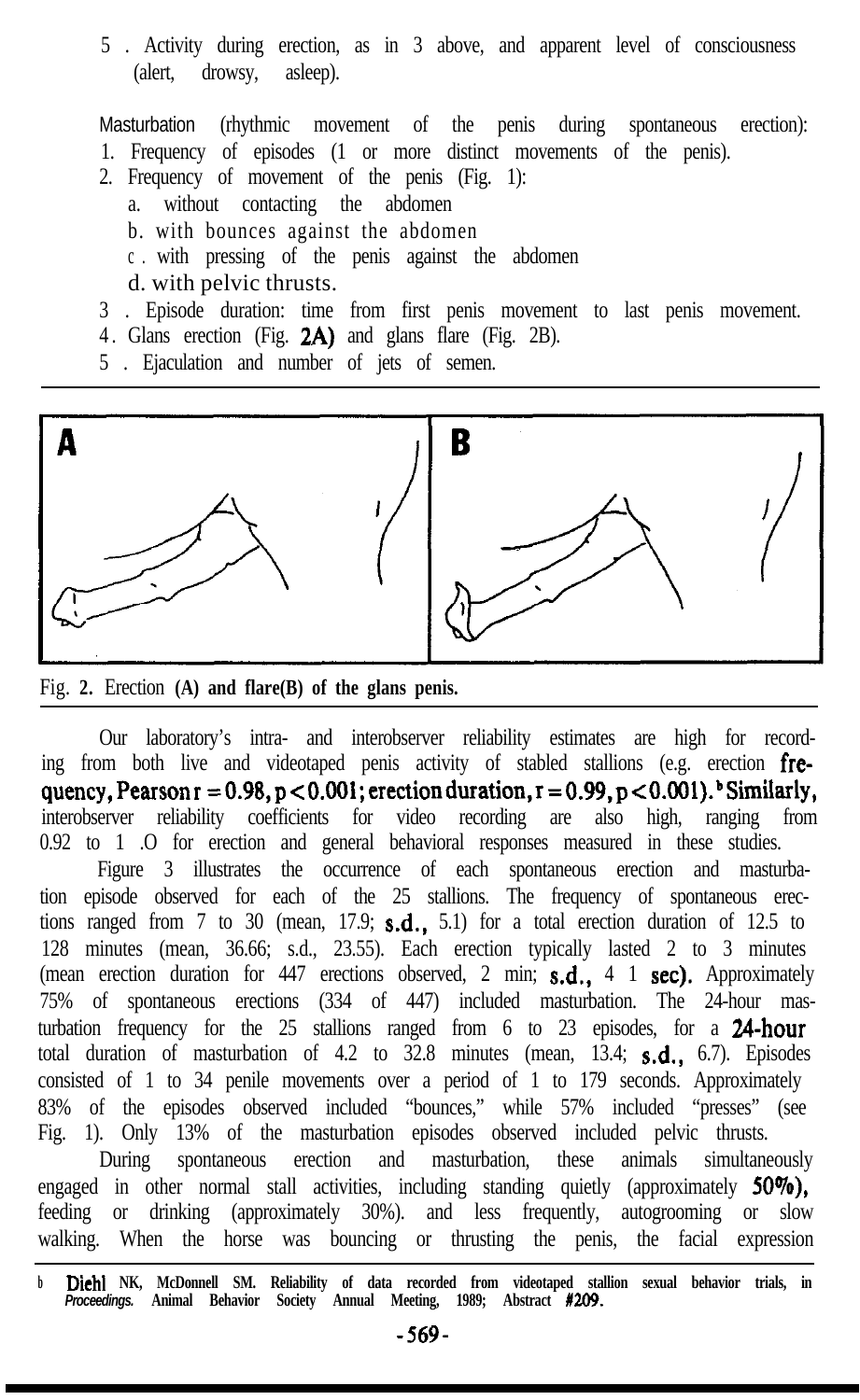

#### **Spontaneous Erection and Masturbation in 25 Stabled Pony and Horse Stallions**

Fig. 3. Spontaneous erection and masturbation of 25 stabled horse and pony stallions during 24-hour videotaping of stag activities.

usually suggested pleasure and contentment similar to that observed during solitary grooming. A trance-like, glazed-eye appearance was occasionally evident. During spontaneous erection and masturbation, the stallions appeared normally alert during 84% of the occurrences and drowsy during 16% of the occurrences. Spontaneous erection and masturbation did not commence during vigilant states and were reliably interrupted by disturbances in the stable. As indicated in Figure 3, ejaculation was infrequent (four ejaculations in 447 erections observed, 0.9%). Two of the four **ejacula-**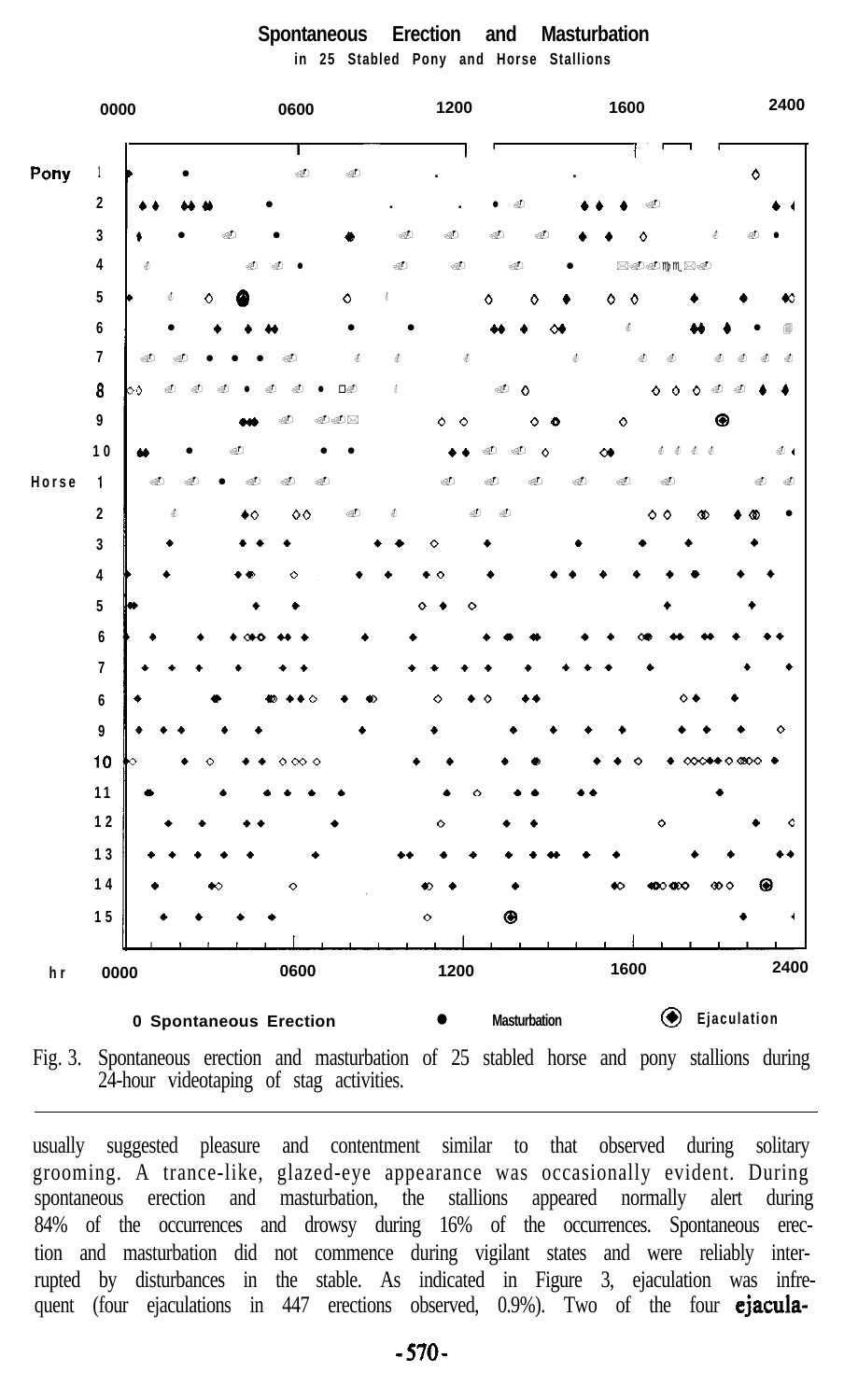tions observed occurred when the penis was not fully erect. One of these occurred about 30 seconds before complete erection and preceded a masturbation episode, while the other occurred as the penis was being withdrawn following a masturbation episode. Most notable among these results is the high frequency and apparent regularity of spontaneous erection and masturbation. These results suggest higher frequency of spontaneous erection and masturbation than previously reported for stabled stallions. Tischner's continuous direct observations of seven stabled stallions for 7 days revealed an average of four masturbation episodes per horse per 24-hour day.' In that study, stallions exhibited erection without masturbation three to 17 times per day. Over the 7 day period of that study, ejaculation occurred three times in 363 masturbation episodes (0.8%), a rate similar to that in our study.

#### Pastured Horse, Donkey, and Pony Stallions

Traditional explanations for masturbation in horses hold that it is related to inactivity, regimentation, and associated boredom of stable life, <sup>9</sup>particularly isolation from natural social or sexual interaction. Masturbation has been observed among feral **horses**,<sup>c,d,10</sup> among which it has been noted in harem stallions as well as in bachelor and solitary stallions. Feist reported erection, flexing of the penis, and thrusting similar to that which has been observed in domestic **horses.**<sup> $d$ </sup> He found that the activity occurred at all times of the day and in all classes of males (harem stallions, immature stallions, and bachelors).

We have evaluated the occurrence of spontaneous erection and masturbation in a number of horse, pony, and donkey stallions maintained under a variety of field conditions. Typically, field observations were conducted continuously during daylight hours by a single observer walking or in a motor vehicle positioned for visual access with minimal disturbance of the herd. The focal stallion or herd was scanned continuously during the observation period, with the primary goal being to detect any penis drop or movement. Binoculars were used as needed. The event-recorder described earlier was used to record behaviors for derivation of all endpoints described above as well as all heterosexual (harem maintenance, teasing, breeding, etc.) and general maintenance activities (grazing, grooming, elimination/marking, etc.) of the focal stallion.

Figure4 illustrates masturbation activity of one mature Belgian stallion pastured with  $15$  estrus-synchronized mares.<sup>\*</sup> Hours of observation are indicated by solid lines. This stallion masturbated at an estimated average rate of 10 times per day (24 hours). Each masturbation bout lasted approximately 1 minute with an average of five bounces per bout. This stallion masturbated approximately every 2 hours while teasing mares at an average rate of four times per hour, breeding approximately every 2 hours, and performing the many maintenance activities typical of a harem stallion. This stallion masturbated as soon as one minute after ejaculation during breeding. No ejaculations during masturbation were observed. Similar frequencies of spontaneous erection and masturbation have been recorded among other field-breeding stallions. <sup>e</sup>

In another study, <sup>t</sup> similar patterns of spontaneous erection and masturbation were observed in a mature donkey stallion observed during daylight hours (0600 to 1800)

**of Michigan; 1971. Master's thesis. e McDonnd, Bristol. Unpublished data. f McDonnel. Hemy. Unpublished data.**

**c Berger J.** Personal communication, 1986.<br>d **Feist JD.** Behavior of feral horses in the **Pryor** Mountain Wild Horse Range. Ann Arbor, **Mich:Unive**: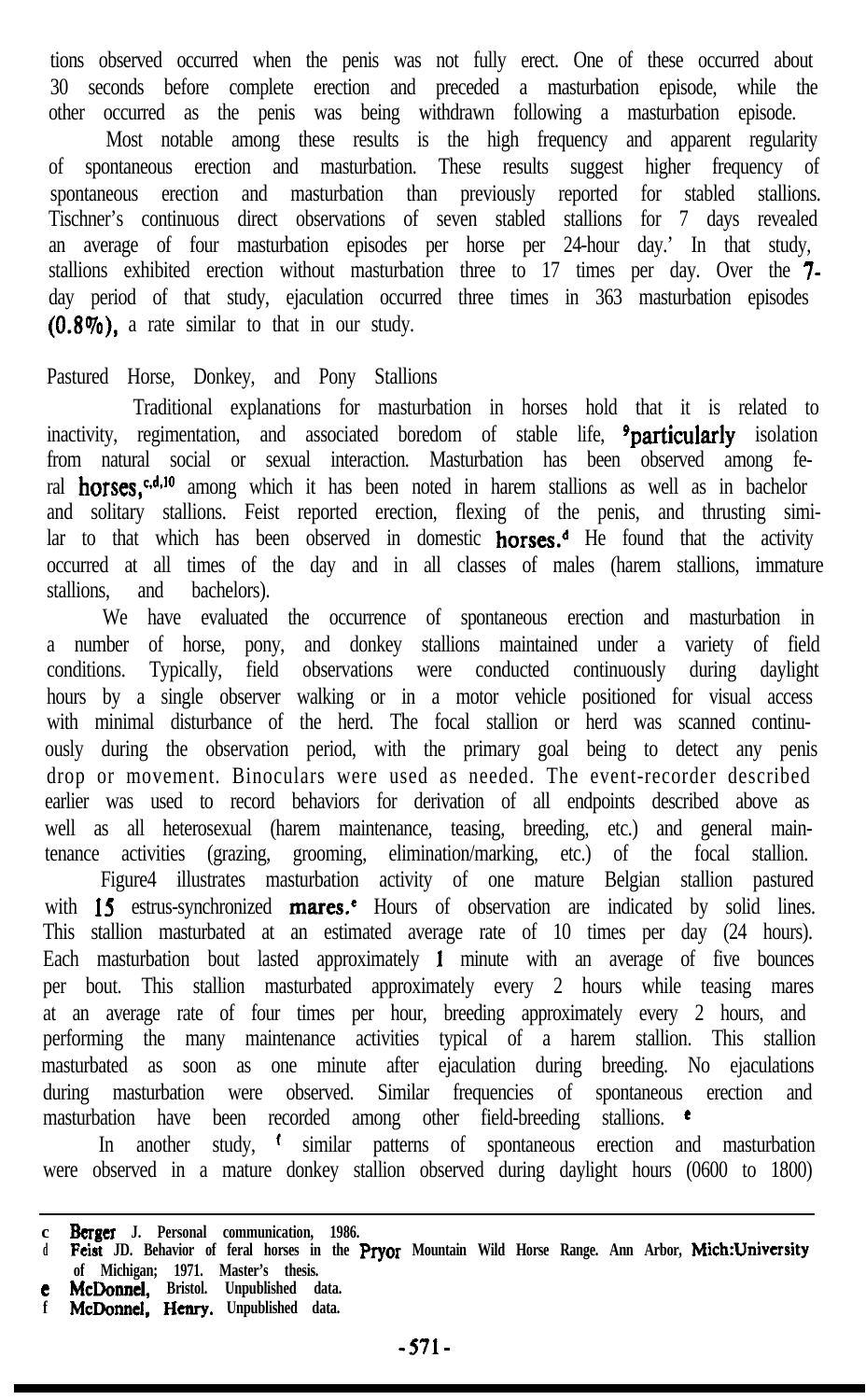

**Fig.** 4. Masturbation episodes (black diamonds) of a Belgian stallion at pasture with 15 **estrus-synchronized** mares. Hours observed are indicated by solid lines.

during 6 days with 20 naturally cycling **jennets**, followed by 10 days with the same jennets in synchronized **estrus.** This particular jack had never been stabled and had been maintained exclusively under field-breeding conditions. **Again**, in spite of a remarkably high level of heterosexual activity (107 observed breedings during 176 hours of observation over a **16-day** period), this jack exhibited 32 spontaneous erections and 24 episodes of masturbation, with durations and patterns of penile movements similar to those observed in horse stallions.

We have also observed 8 of the 10 pony stallions described earlier (Fig. 3) while pastured together as a bachelor band. Similar frequencies and patterns of spontaneous erection and masturbation were observed while the ponies were under these seminatural conditions.

# **Level of Heterosexual Response and Level of Spontaneous Erection and Masturbation in Stallions**

Conflicting untested assumptions hold that arelationship exists between the level of heterosexual behavior and the level of spontaneous erection and masturbation in stallions. Figure 5 illustrates mean erection and masturbation frequencies of the 25 horse and pony stallions described above, by category of high, average, or low heterosexual response based on overall arousal and response in a series of 10 or more trials using standard semen collection procedures.<sup>11</sup> Differences among groups were not significant (ANOVA,  $p > 0.05$ ).

#### **Sociosexual Environment**

To further evaluate the possibility that factors related to domestic environments may influence spontaneous erection and masturbation in horses, we are conducting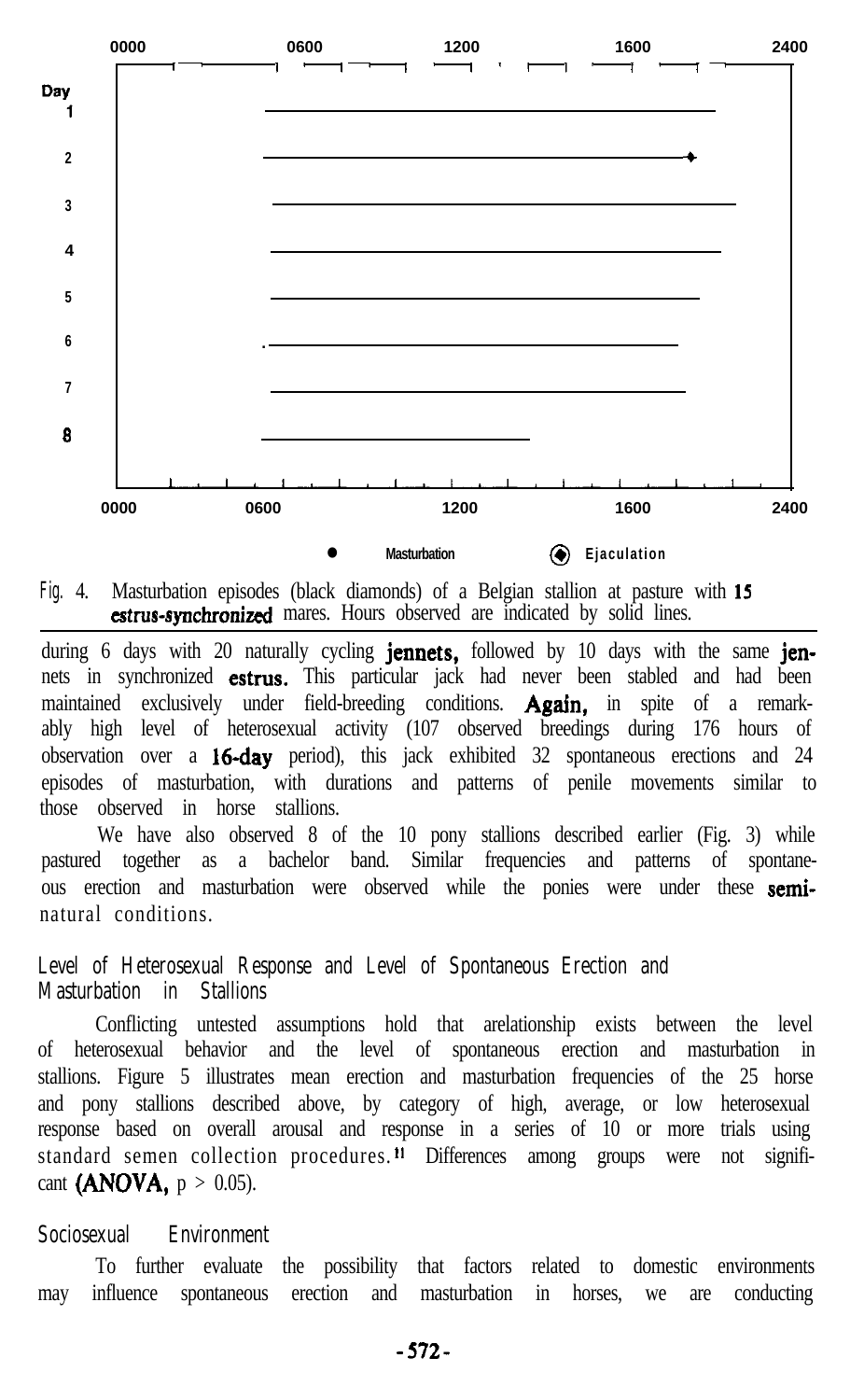



Fig. 5. Mean (SD) erection and masturbation frequencies for stallions ranked according to high, average, and low heterosexual response.



Fig. 6. Occurrence of spontaneous erection and masturbation of a single 2-year-old pony stallion observed during each of six different sociosexual conditions: A. Box-stall rest plus daily hand-breeding; B. First day in a box stall following 60 days at pasture with seven other mature pony stallions; C. Fifth day of box-stall rest with no access to females; D. Boxstall rest on seventh day of daily hand-breeding; E. Box stall rest on seventh day of teasing exposure to a mare without breeding; and F. Seventh day of confinement in a 1 m X 2 m tie-stall, in a barn with no other animals. Lines indicate feeding and stall cleaning periods during which observations were generally interrupted.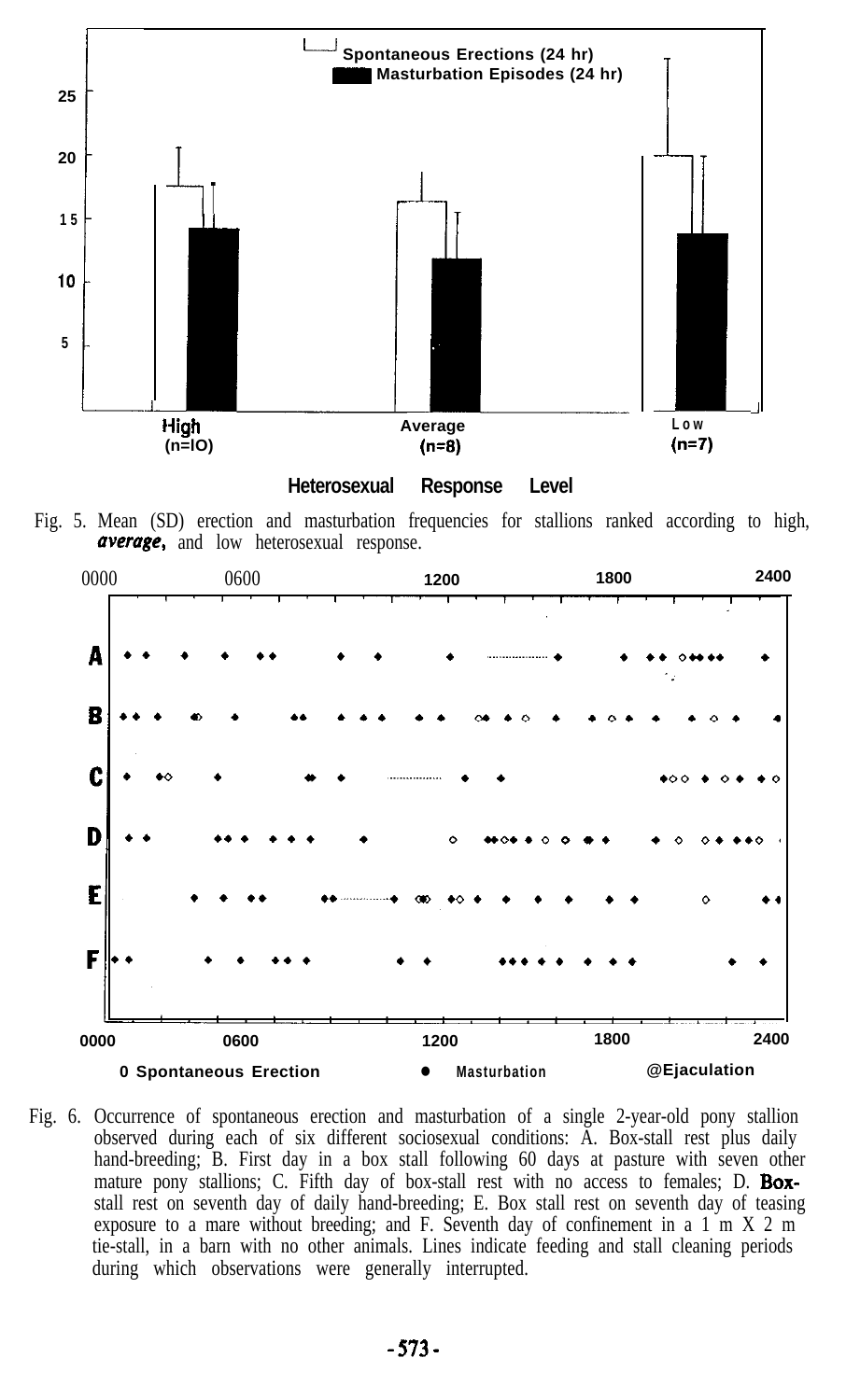systematic studies of stallions under a variety of sociosexual and management conditions. Stallions are sequentially exposed to a number of distinctly different sociosexual environments, during which 12- or 24-hour samples of spontaneous erection and masturbation activity are obtained with the methods described earlier. For example, Figure 6 illustrates the occurrence of spontaneous erection and masturbation of a single 2-year-old pony stallion observed under a series of markedly different sociosexual conditions. In studies of this and other pony and horse stallions, we have been unable thus far to demonstrate significant differences attributable to what appear to be highly dissimilar housing and sociosexual conditions.

Table I. Spontaneous erection and masturbation of five pony stallions each sampled for 24 hours during box-stall housing and for 24 hours during tie stall housing.

|                                              | Box Stall      | Tie Stall                       |
|----------------------------------------------|----------------|---------------------------------|
| Erection:                                    | $M$ ean (s.d.) | Mean<br>(s.d)                   |
| Frequency                                    | 17.0(5.9)      | 15.0(6.4)                       |
| Total Duration<br>(min)                      |                | $32.2$ $(14.0)$ $29.3$ $(14.4)$ |
| Mean Duration (sec)                          | 115.8(22.3)    | 119.8(35.6)                     |
| Interval<br>Mean<br>(min)                    | 85.1 (51.1)    | 71.4 (12.7)                     |
| Masturbation:                                |                |                                 |
| Frequency                                    | (6.1)<br>13.2  | 13.4<br>(5.3)                   |
| Total Duration (min)                         | 13.1<br>(5.7)  | 9.7<br>(4.5)                    |
| Mean Duration (sec)                          | 59.4<br>(14.7) | 45.0<br>(12.6)                  |
| Mean Number of Penile<br>Movements           | 9.6<br>(2.8)   | (3.9)<br>8.9                    |
| $\bullet$ <b>p</b> < 0.05, dependent t-test. |                |                                 |

Table I summarizes spontaneous erection and masturbation activities of five pony stallions, each sampled for  $24$  hours during box-stall housing, and again for 24 hours when housed in an isolated tie-stall. Total masturbation duration was greater under the box-stall condition than under the tie-stall condition. For all other endpoints, differences between box-stall and tie- stall were not significant (dependent t-tests,  $p > 0.05$ ).

# Other Observations

# *Social Facilitation of Masturbation*

When stabled or pastured together, horses are often observed masturbating simultaneously when within close proximity of one another. In a study of pony stallions pastured together and another study of pony geldings housed together in a barn in individual box stalls which permitted inter-pony visual access, one or more individuals frequently masturbated **simultaneously.<sup>12</sup> Within** less than 1 minute after one animal commenced masturbating, one or more others also displayed spontaneous erection and masturbation. The animals appeared to be acting in consort, standing in similar orientation, starting and stopping masturbation simultaneously, and performing similar activities between erection and masturbation bouts. Feist noted a similar **OC**currence among a group of six stallions in a feral bachelor band, the members of which simultaneously extended the penis or **masturbated.**<sup> $d$ </sup> In groups of eight to 10 mature

**<sup>d</sup> Feist JD. Behavior of feral horses in the Pryor Mountain Wild Horse Range. Ann Arbor, Mich:University of Michigan; 1971. Master's thesis.**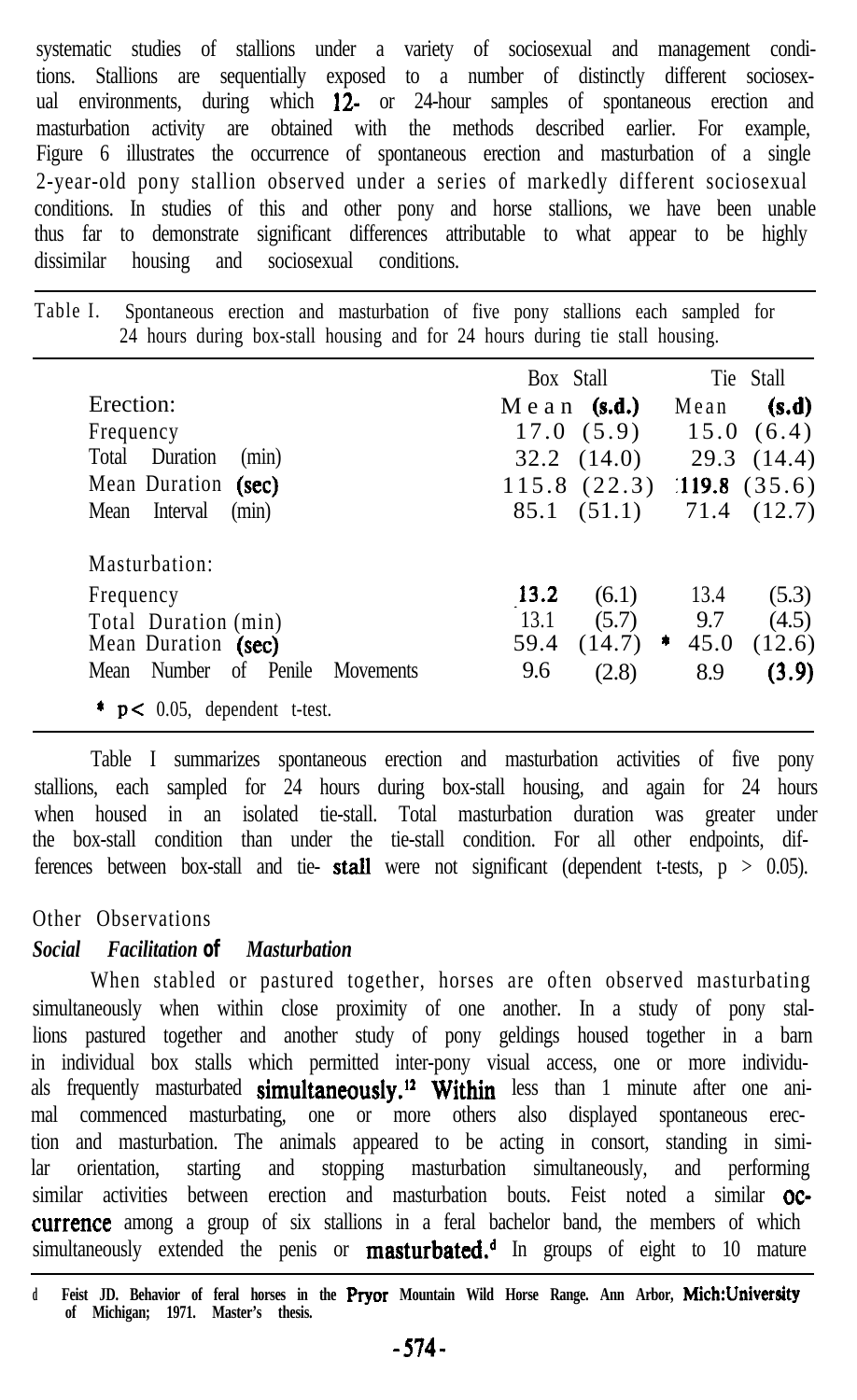pony stallions pastured together, we regularly observe anywhere from two to five stallions masturbating simultaneously. For example, "buddy" pairs have been observed standing head-to-head or head-to-shoulder, simultaneously masturbating. These observations suggest possible social facilitation of masturbation, reminiscent of apparent social facilitation of **resting, rolling,** drinking, urinating, or grazing. As with those other activities, it remains unclear whether this phenomenon represents true social facilitation or whether simultaneous exposure to an unidentified environmental stimulus independently elicits each individual's behavior.

# *Drug-induced Masturbation*

During recent studies of the effects of various psychotropic drugs on sexual behavior and semen of horses, we observed a curious side- effect of treatment with the tricyclic antidepressant drug imipramine. I3 Within a few minutes after intravenous injection of imipramine hydrochloride, animals assumed a posture typical of masturbation, attained erection, and masturbated. These animals continued to masturbate intermittently for 1 to 2 hours following each injection. All features of the behavioral sequence appeared as in spontaneous masturbation, including ejaculation on rare occasions. This behavioral sequence was distinct from the penis drop associated with phenothiazine tranquilization, in which the penis is extended but flaccid. In the same studies, animals receiving oral doses of imipramine were observed to masturbate with greater frequency than saline-treated control animals. Similar responses were observed in horse and pony geldings treated with imipramine.

Erection has been reported in laboratory rats<sup>14</sup> and in men<sup>15</sup> following treatment with apomorphine. Masturbation and ejaculation apparently did not accompany the erection. Drowsiness and yawning often preceded and accompanied the drug-induced penile erections, as we observed in theimipramine-treated horses. It is tempting to speculate that erection and masturbation in the horse are dependent upon or associated with a particular state of consciousness. All imipramine-induced erections and masturbation we observed, as well as 16% of spontaneous erections observed in stallions described above, were associated with a characteristic trance-like, drowsy state. Interruption of that state interrupted masturbation. Erection, stimulation, and ejaculation in the absence of a sexual partner reported in several other mammalian species often occur in association with a particular level of consciousness. In men and boys, for example, nocturnal penile tumescence occurs four to five times per night in association with rapid eye movement sleep.<sup>16</sup> Emission of semen may also occur. Spontaneous erection, self-stimulation, emission, or ejaculation has been reported in association with a particular state of consciousness in laboratory rats, a cat, shrews, and hibernating bats.<sup>2, review</sup> Together this evidence suggests a normal mechanism of spontaneous genitalactivity, emission, and ejaculation, possibly related toaparticular **state of** consciousness.

## *Masturbation without Erection*

We recently studied a stallion which, because of fibrotic changes of the corpora cavernosa following prolonged untreated priapism, was unable to achieve a rigid erection or retract the penis. At rest, 6 to 9 inches of the flaccid penis was continuously exposed. With prolonged teasing, the penis lengthened and enlarged only slightly. Video observation of this stallion in his stall revealed a pattern of periodic increased tumescence (to the level achieved with prolonged teasing) and jerking movements similar to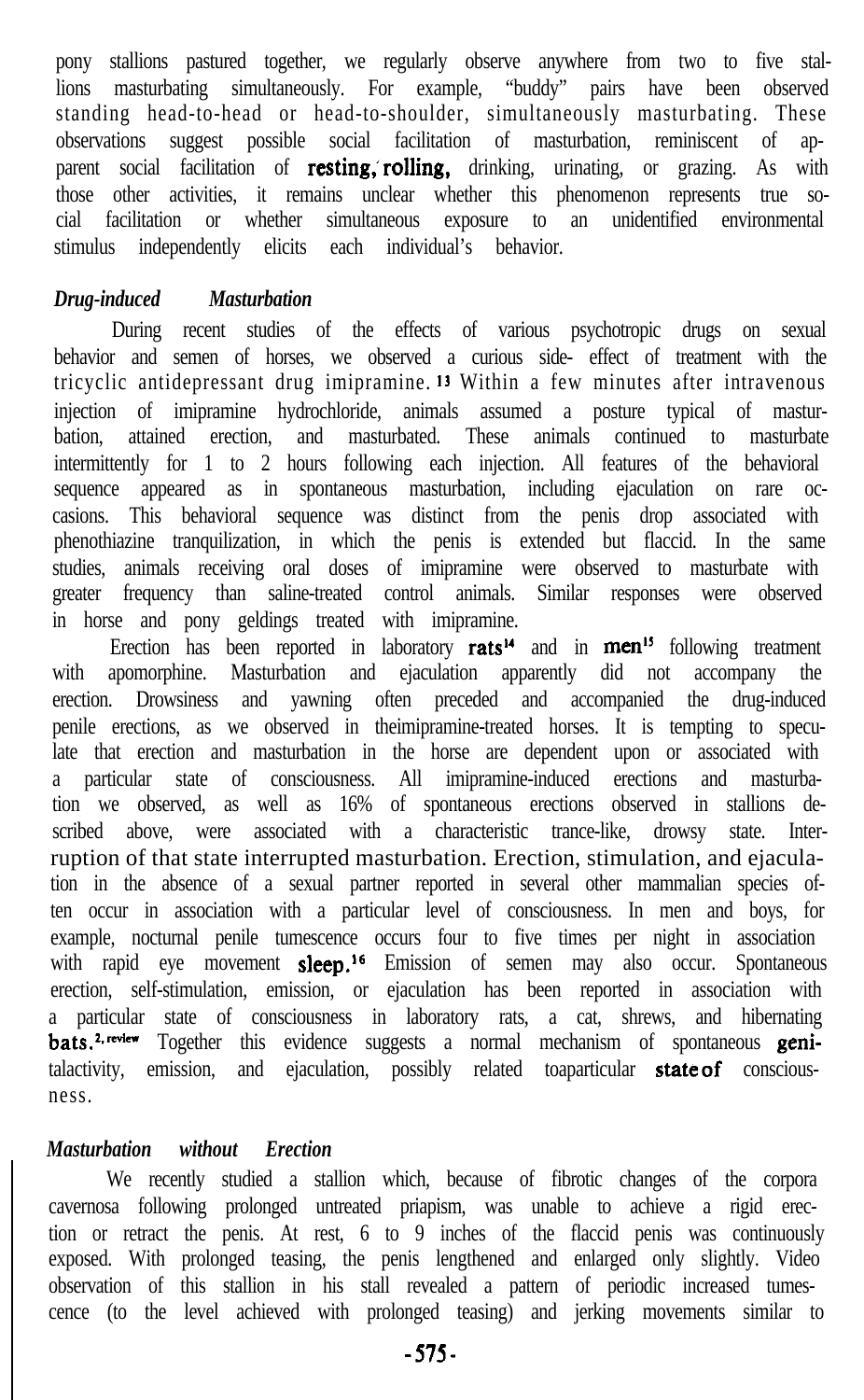masturbation. The frequency and duration of this behavior was within the range described above for normal stallions, despite the obvious inability to bounce the glans against the belly or effect glans stimulation.

#### *Ejaculation without Erection*

In approximately 2,000 episodes of masturbation we have observed thus far in the various studies reported here and in progress, we have observed 13 ejaculations. Six of these ejaculations, while associated with erection and masturbation, occurred either before the stallion achieved erection and penile movement or following an episode and after the erection had subsided, as described earlier. These ejaculations consisted of the normal four to six jets of semen of decreasing sperm density, followed by one or two jets of gel. The flaccid penis jerked dorsally with the force of each ejaculatory jet.

# *Masturbation during Heterosexual Interaction*

We have observed several donkey stallions, one horse stallion, and two pony geldings masturbating during attempts to collect semen or during sexual behavior trials. In such situations, the masturbation appeared to be clearly distinct from heterosexual interaction. In these instances, the animal appeared to be consumed with self-stimulation rather than interaction with the female, as was the case with the horse and donkey stallions pastured with estrous mares (described earlier).

## *Masturbation in Immature Stallions*

We are presently studying immature colts of various ages to evaluate development of spontaneous erection and masturbation in horses. Clearly, spontaneous erection and masturbation occur in foals and yearlings. Study of the sexual responses of a colt observed daily from birth to 6 months of age revealed almost daily occurrence of erection and masturbation from age 7 days on.

# *Spontaneous Erection and Masturbation in Geldings*

Spontaneous erection and masturbation are also seen in geldings. Figure 7 illustrates results of 24-hour video observation of each of 14 stabled geldings. These geldings exhibited significantly lower spontaneous erection frequencies (independent t-test, p<0.05); therateofspontaneouserectionsingeldingswaslessthanhalftherateoferections and masturbation episodes of stallions observed under similar conditions. As is typical for geldings, these 14 showed a range of residual stallion-like heterosexual and aggressive behavior. Comparison of these geldings, which had been ranked as exhibiting *no, low,* or *moderate* residual stallion-like behavior during standardized behavior trials, revealed no significant differences  $(p < 0.05)$  among these three categories (Fig, 8).

In a subsequent experiment, seven of these 14 geldings were treated with a low level of replacement testosterone sufficient to restore low to moderate levels of heterosexual behavior (10  $\mu$ g/kg s.c. every other day). Figure 9 illustrates mean frequencies of spontaneous erection of the 25 stallions described earlier, these 14 long-term geldings, and 7 of the same long-term geldings during testosterone treatment. Masturbation frequency, as well as spontaneous erection and masturbation durations (not shown), was significantly lower in untreatedgeldings  $(p < 0.05)$  than in stallions. Testo-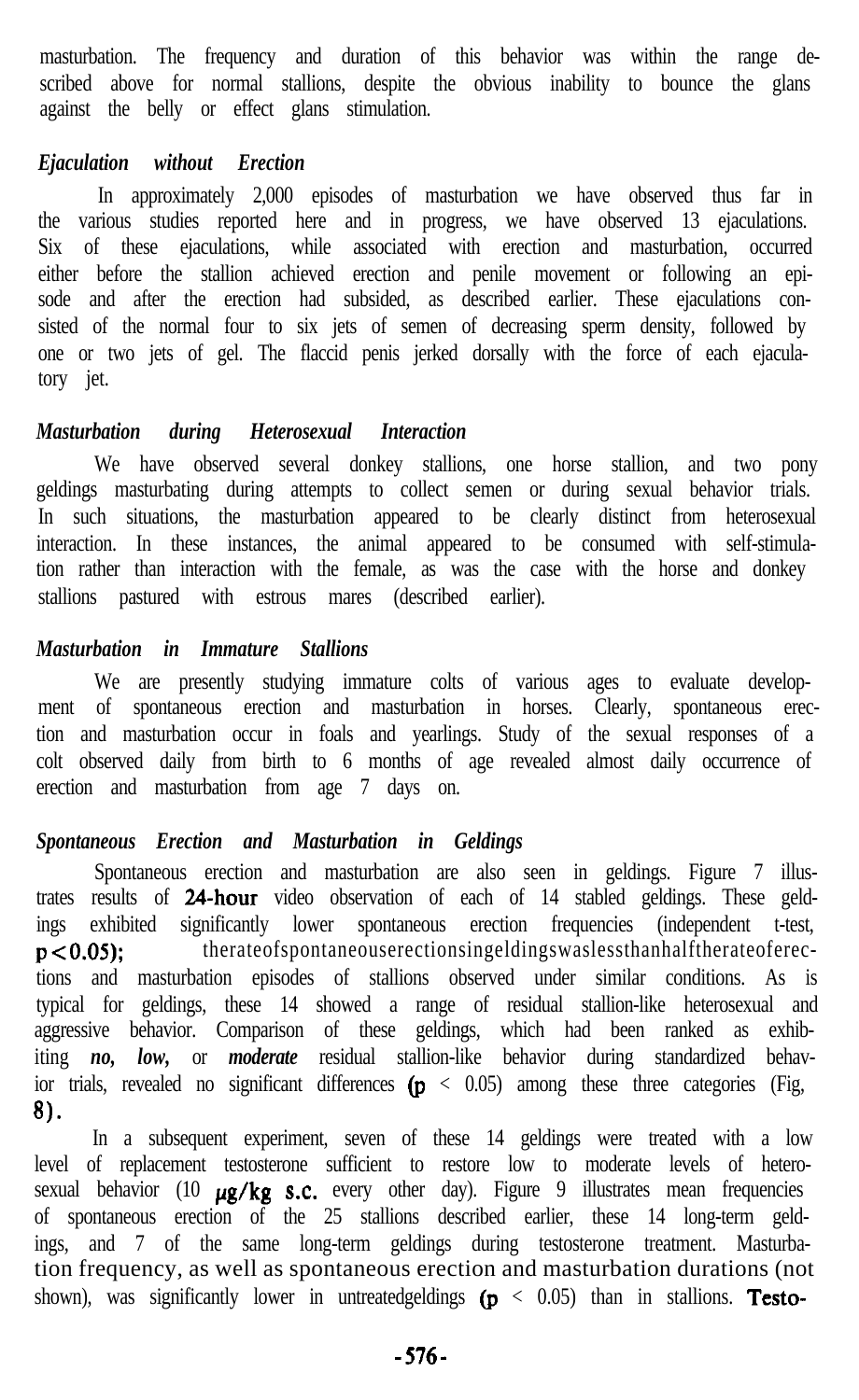

#### **0 Spontaneous Erection ● Masturbation ● @Ejaculation**

Fig. 7. Spontaneous erection and masturbation of 14 stabled pony geldings. The lines indicate morning feeding and stall cleaning periods (0700 to 0900) during which observations were generally interrupted.



Fig. &Spontaneous erection and masturbation of geldings ranked according to *high, moderate,* and low residual stallion-like sexual and aggressive behavior.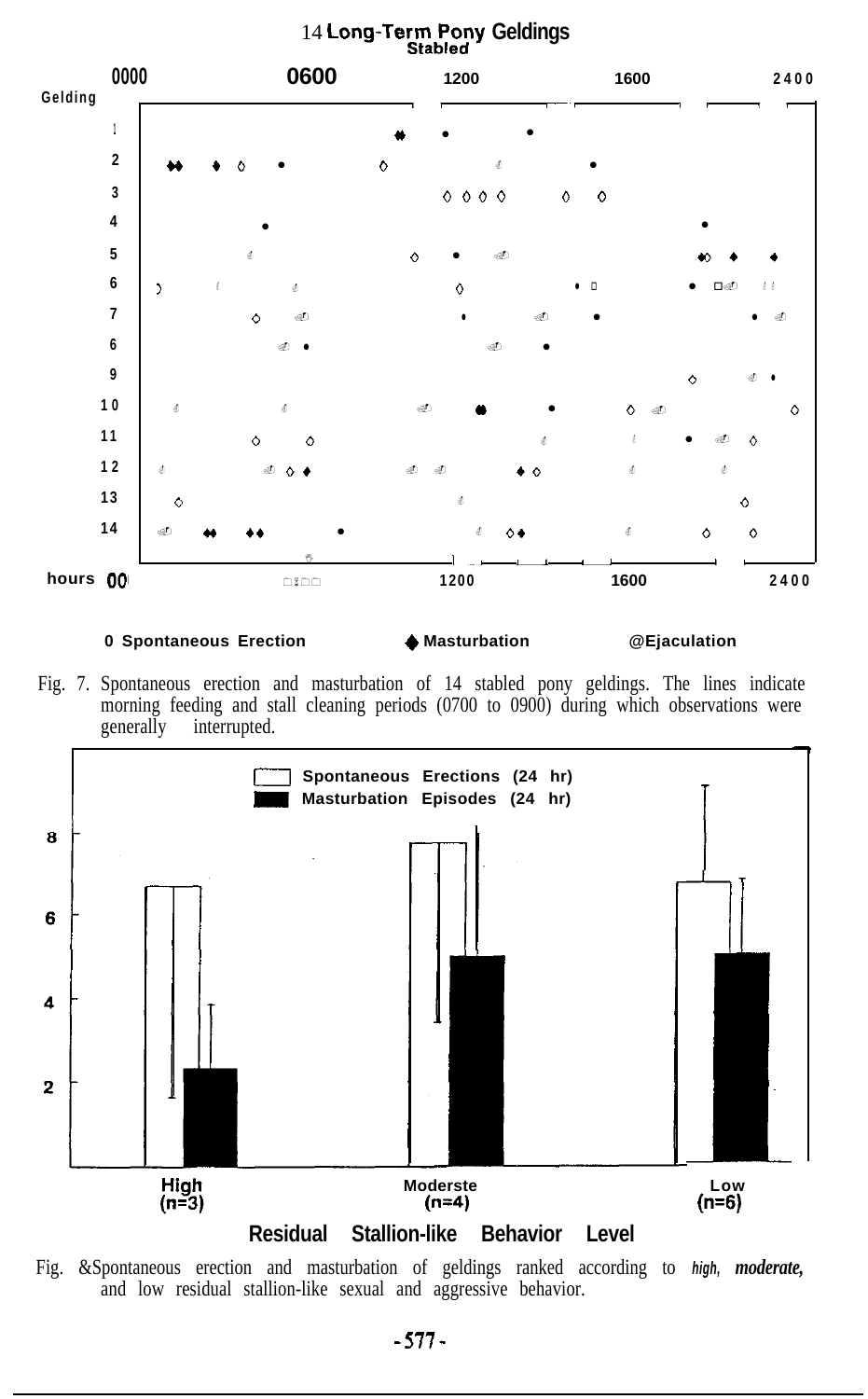

# **All groups differ significantly (p < .05.)**

Fig. 9. Twenty-four-hour frequency of spontaneous erection and masturbation of stallions, geldings, and geldings given low-level testosterone replacement.

sterone-treated geldings exhibited significantly greater spontaneous erection and masturbation frequencies than untreated geldings  $(p \sim 0.05)$ . The duration of erection and masturbation, as well as the intensity of masturbation, in terms of number of penis movements and frequency of glans erection and flare, were also significantly lower for untreatedgeldings  $(p < 0.05)$  than for stallions, and were also significantly increased by testosterone treatment (data not shown). As yet, we have not observed ejaculation during masturbation in geldings.

# **GENERAL DISCUSSION AND CONCLUSIONS**

These observations of spontaneous erection and masturbation, together with previously published data, indicate that these activities represent normal, rather than abnormal, behavior in horses. Masturbation in horses has been presented in the literature as abnormal behavior. Traditional texts include discussion of masturbation among the abnormal reproductive behaviors such as ejaculatory failure, inability to mount and thrust, excessive aggression toward mares, <sup>4</sup> or among the stable vices such as stall weaving, cribbing, coprophagia, fence chewing, digging, and **savaging.**<sup>6</sup> Masturbation is viewed as the result of excess sexual energy6 or as abnormal sexual behavior that should not occur with great frequency in "breeding stallions that are well adjusted with regard to the sexual **act."**<sup>5</sup> This supposition may have been precipitated when observers unfamiliar with masturbation in normal stallions observed masturbation among stallions exhibiting breeding problems. A frequently articulated frustration of managers of behavior problem stallions is a stallion's erection and masturbation in the stall following inadequate sexual response in the breeding situation. Although it might seem logical to associate the masturbation with lack of breeding suc-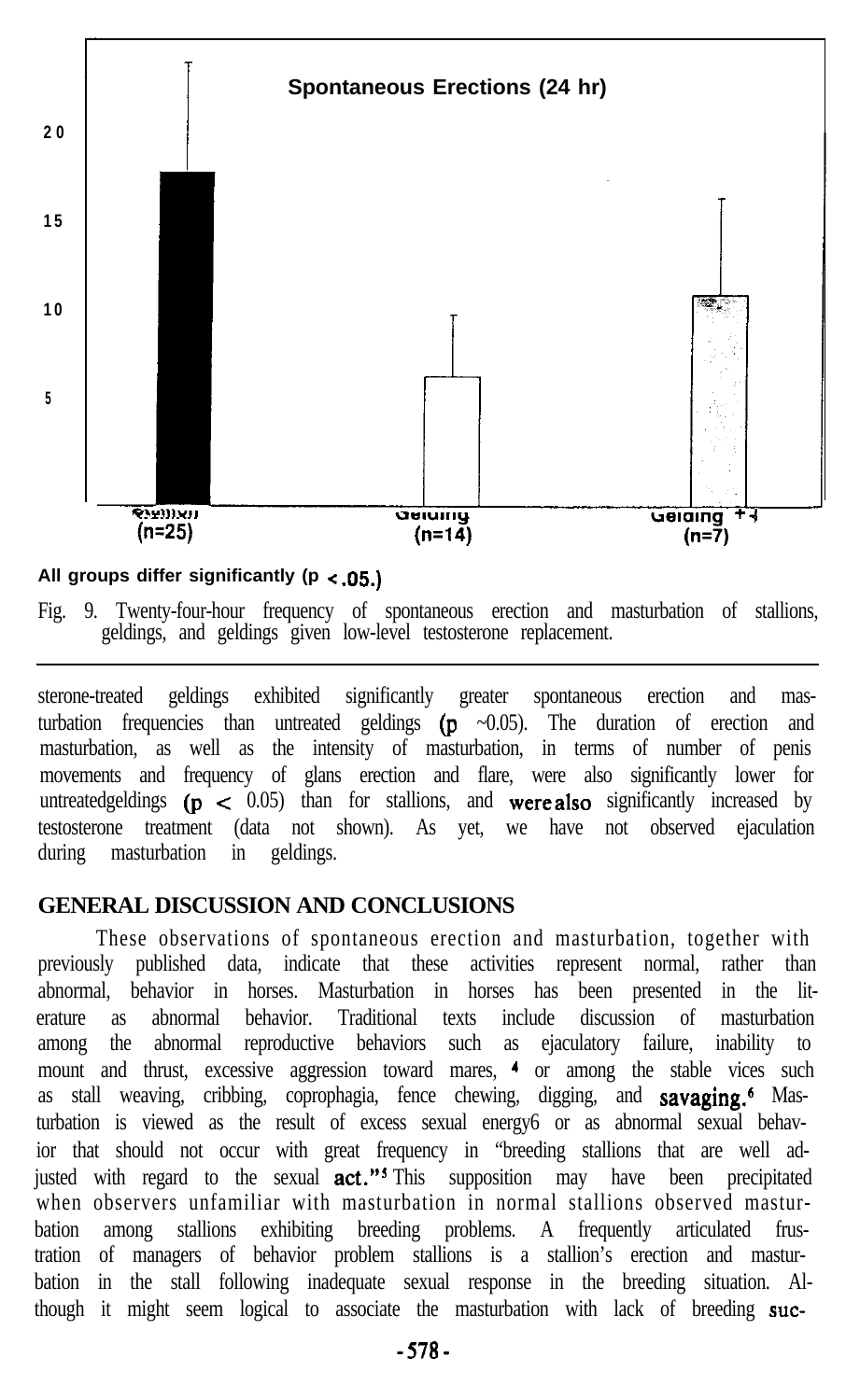cess, many stallions with normal breeding behavior have been observed to occasionally masturbate within a few minutes after breeding. Masturbation occurs with equal frequency and duration among stallions with various levels of libido and access to breeding, and among free-running as well as intensively managed, stabled animals. Evaluation of time budgets of free-running, pastured, and stabled stallions across various management schemes indicates that solitary erection and masturbation occur at remarkably similar frequencies. Interestingly, the frequency of masturbation bouts is no less than that of many other behaviors, such as lying down, drinking water, or rolling. Similar patterns of self-stimulatory behavior have been observed in several other mammalian species, including felids, **canids**, ungulates, marsupials, and primates. Little difference due to captive or free-ranging environment or access to heterosexual activity is noted. Frank Beach,' with regard to similar behavior observed among red deer, porcupines, porpoises, monkeys and chimpanzees, noted, "masturbatory activity is shown in the natural habitat by adult males...even though they have unrestricted access to receptive females."

Although it has been speculated that masturbation may possibly cause reduced fertility in domestic breeding stallions, little of the existing data support this concern. Individual stallions may exist which ejaculate more frequently than most, and there have been stallions in which such behavior was associated with low fertility. <sup>8</sup> Certain of these stallions have shown improvement in breeding behavior and fertility with use of a stallion ring. However, among all stallions we have systematically studied, ejaculation during masturbation was remarkably infrequent and, in the ongoing work in this laboratory, there appears to be no relationship between level of fertility and frequency of masturbation.

In conclusion, spontaneous erection and masturbation appear to be normal and frequent behaviors in stallions and geldings. Spontaneous erection and masturbation appear to reflect contentment, rather than frustration or boredom. These activities appear to be quite distinct from, and probably unrelated to, heterosexual **precopula**tory and copulatory responses. Ejaculation occurs in fewer than 1% of observed episodes in stallions and has not been observed in geldings. In work still in progress, we have been unable to demonstrate any effects of management or sociosexual environment on frequency or duration of spontaneous erection and masturbation. There is little evidence supporting the notion that masturbation is associated with or leads to infertility in stallions, or in any way impairs the health or performance of horses. Apparently there are no published reports of cases in which masturbation has resulted in injury or interfered with the general health of the animal. On the other hand, there have been cases in which devices employed to thwart masturbation have traumatized the penis. There is moderate variation among individual stallions in the frequency of masturbation, with some stallions masturbating as frequently as once per hour. However, in the animals we have systematically studied and in our clinical experience, we have not identified any instances in which masturbation became arepetitive response consuming the animal's attention to the exclusion of other normal maintenance behavior, as frequently is the case with behaviors such as stall weaving, cribbing, or selfmutilation. For all these reasons, I believe spontaneous erection and masturbation should not be discouraged in horses.

**g** Kenney R. Personal communication, 1989.